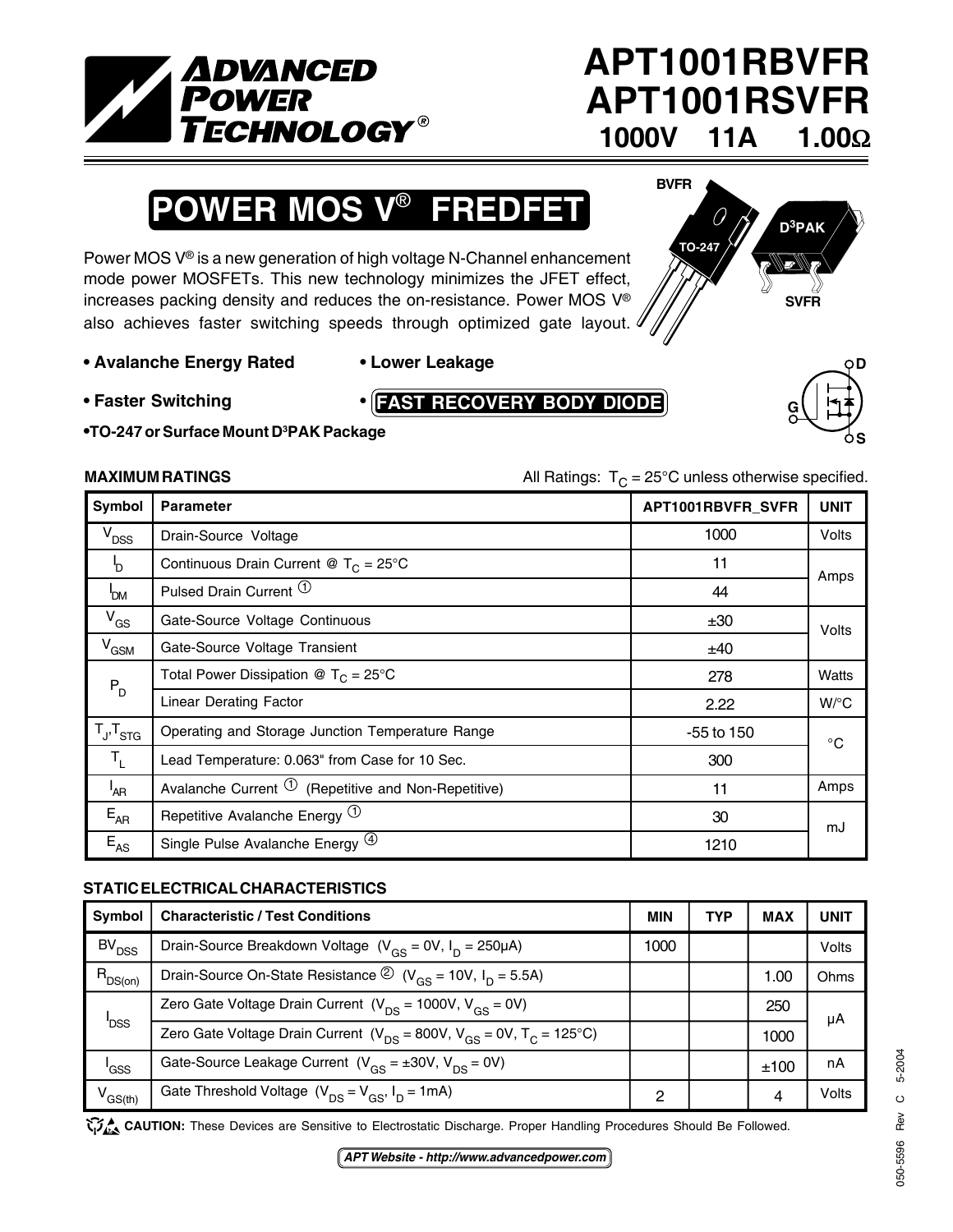### **DYNAMIC CHARACTERISTICS APT1001RBVFR\_SVFR**

| Symbol                      | <b>Characteristic</b>        | <b>Test Conditions</b>            | <b>MIN</b> | <b>TYP</b> | <b>MAX</b> | <b>UNIT</b> |
|-----------------------------|------------------------------|-----------------------------------|------------|------------|------------|-------------|
| $C_{\text{iss}}$            | Input Capacitance            | $V_{GS} = 0V$                     |            | 3050       |            |             |
| $C_{\rm{oss}}$              | Output Capacitance           | $V_{DS}$ = 25V                    |            | 280        |            | pF          |
| $\overline{C}_{\text{rss}}$ | Reverse Transfer Capacitance | $f = 1$ MHz                       |            | 135        |            |             |
| $Q_{\rm g}$                 | Total Gate Charge 3          | $V_{GS}$ = 10V                    |            | 150        |            |             |
| $\overline{Q}_{\rm gs}$     | Gate-Source Charge           | $V_{DD} = 500V$                   |            | 16         |            | пC          |
| $\overline{Q}_{gd}$         | Gate-Drain ("Miller") Charge | $I_{D} = 11A \otimes 25^{\circ}C$ |            | 70         |            |             |
| t<br>d(on)                  | Turn-on Delay Time           | $V_{GS}$ = 15V                    |            | 12         |            |             |
|                             | <b>Rise Time</b>             | $V_{DD} = 500V$                   |            | 11         |            | ns          |
| $L d(off)$                  | Turn-off Delay Time          | $I_D = 11A \otimes 25^{\circ}C$   |            | 55         |            |             |
|                             | Fall Time                    | $R_G = 1.6\Omega$                 |            | 12         |            |             |

#### **SOURCE-DRAIN DIODE RATINGS AND CHARACTERISTICS**

| Symbol         | <b>Characteristic / Test Conditions</b>                                                                |                      | <b>MIN</b> | <b>TYP</b> | <b>MAX</b> | <b>UNIT</b> |
|----------------|--------------------------------------------------------------------------------------------------------|----------------------|------------|------------|------------|-------------|
| l <sub>S</sub> | Continuous Source Current (Body Diode)                                                                 |                      |            |            | 11         | Amps        |
| $I_{SM}$       | Pulsed Source Current $\mathcal{D}$ (Body Diode)                                                       |                      |            |            | 44         |             |
| $V_{SD}$       | Diode Forward Voltage $\circled{2}$ (V <sub>GS</sub> = 0V, I <sub>S</sub> = -11A)                      |                      |            |            | 1.3        | Volts       |
| dv/dt          | Peak Diode Recovery $\frac{dv}{dt}$ (5)                                                                |                      |            |            | 18         | V/ns        |
| $t_{rr}$       | Reverse Recovery Time                                                                                  | $T_i = 25^{\circ}C$  |            |            | 200        | ns          |
|                | $(IS = -11A, dIdt = 100A/µs)$                                                                          | $T_i = 125^{\circ}C$ |            |            | 350        |             |
| $Q_{rr}$       | Reverse Recovery Charge<br>$(I_S = -11A, dI/dt = 100A/\mu s)$                                          | $T_i = 25^{\circ}C$  |            | 0.7        |            | μC          |
|                |                                                                                                        | $T_i = 125^{\circ}C$ |            | 1.5        |            |             |
| <b>FRRM</b>    | $T_i = 25^{\circ}$ C<br>Peak Recovery Current<br>$(IS = -11A, dIdt = 100A/µs)$<br>$T_i = 125^{\circ}C$ |                      |            | 11         |            | Amps        |
|                |                                                                                                        |                      |            | 16         |            |             |

#### **THERMAL CHARACTERISTICS**

| <b>Symbol</b>                               | <b>Characteristic</b> | MIN | TVD | <b>MAX</b> | <b>UNIT</b>   |
|---------------------------------------------|-----------------------|-----|-----|------------|---------------|
| $R_{\theta \text{JC}}$                      | Junction to Case      |     |     | 0.45       |               |
| $\mathsf{R}_{\theta \mathsf{J} \mathsf{A}}$ | Junction to Ambient   |     |     | 40         | $\degree$ C/W |

1 Repetitive Rating: Pulse width limited by maximum junction temperature

<sup>(4)</sup> Starting T<sub>j</sub> = +25°C, L = 20.0mH, R<sub>G</sub> = 25Ω, Peak I<sub>L</sub> = 11A

2 Pulse Test: Pulse width < 380 µs, Duty Cycle < 2%

 $50$  dv/<sub>dt</sub> numbers reflect the limitations of the test circuit rather than the device itself.  $I_S \le -I_D 11A$  di<sub>/dt</sub> ≤ 700A/µs  $V_R \le 1000V$   $T_J \le 150^{\circ}C$ 

3 See MIL-STD-750 Method 3471

**APT Reserves the right to change, without notice, the specifications and information contained herein.**

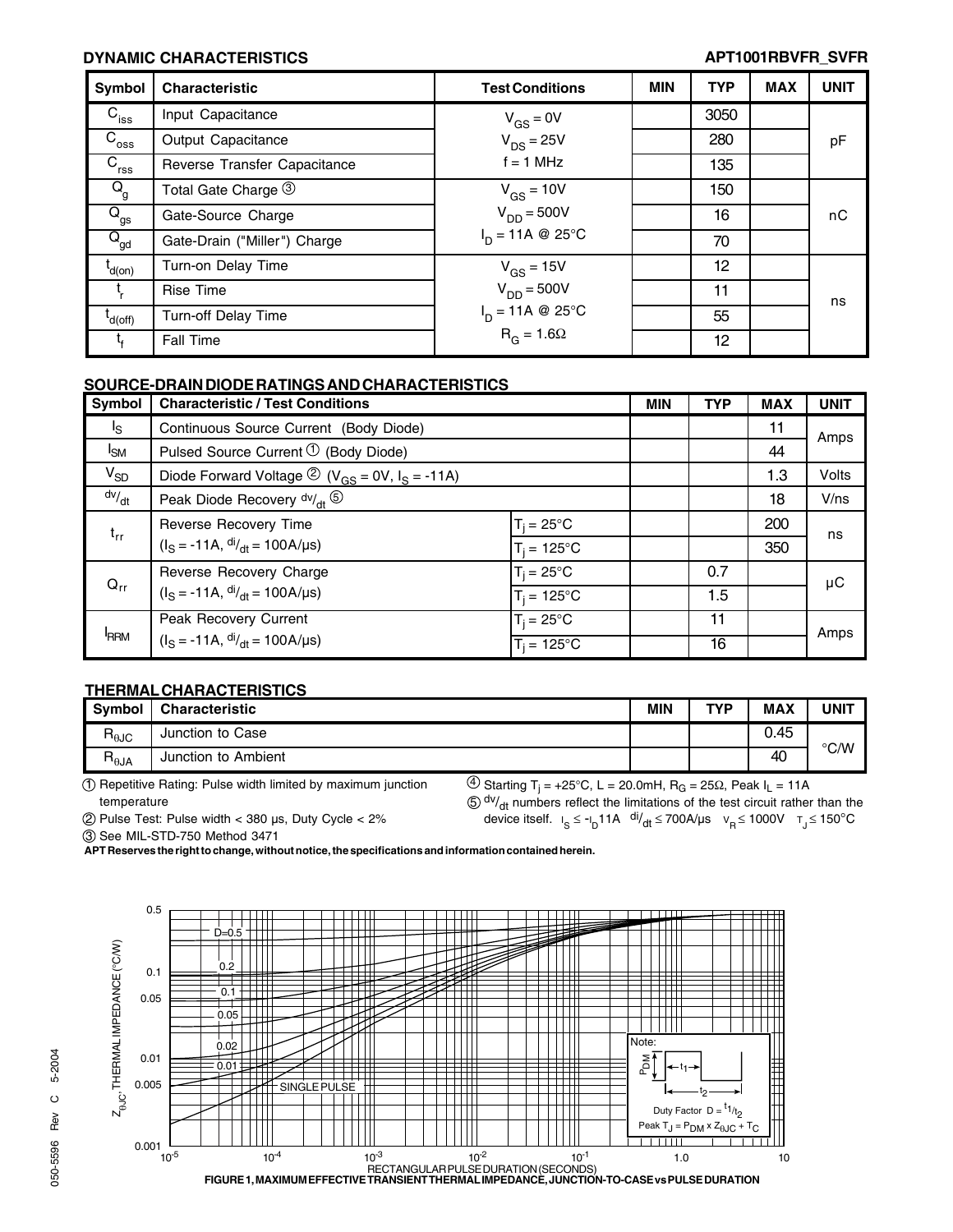



## 5-2004 050-5596 Rev C 5-2004  $\circ$ Rev 050-5596